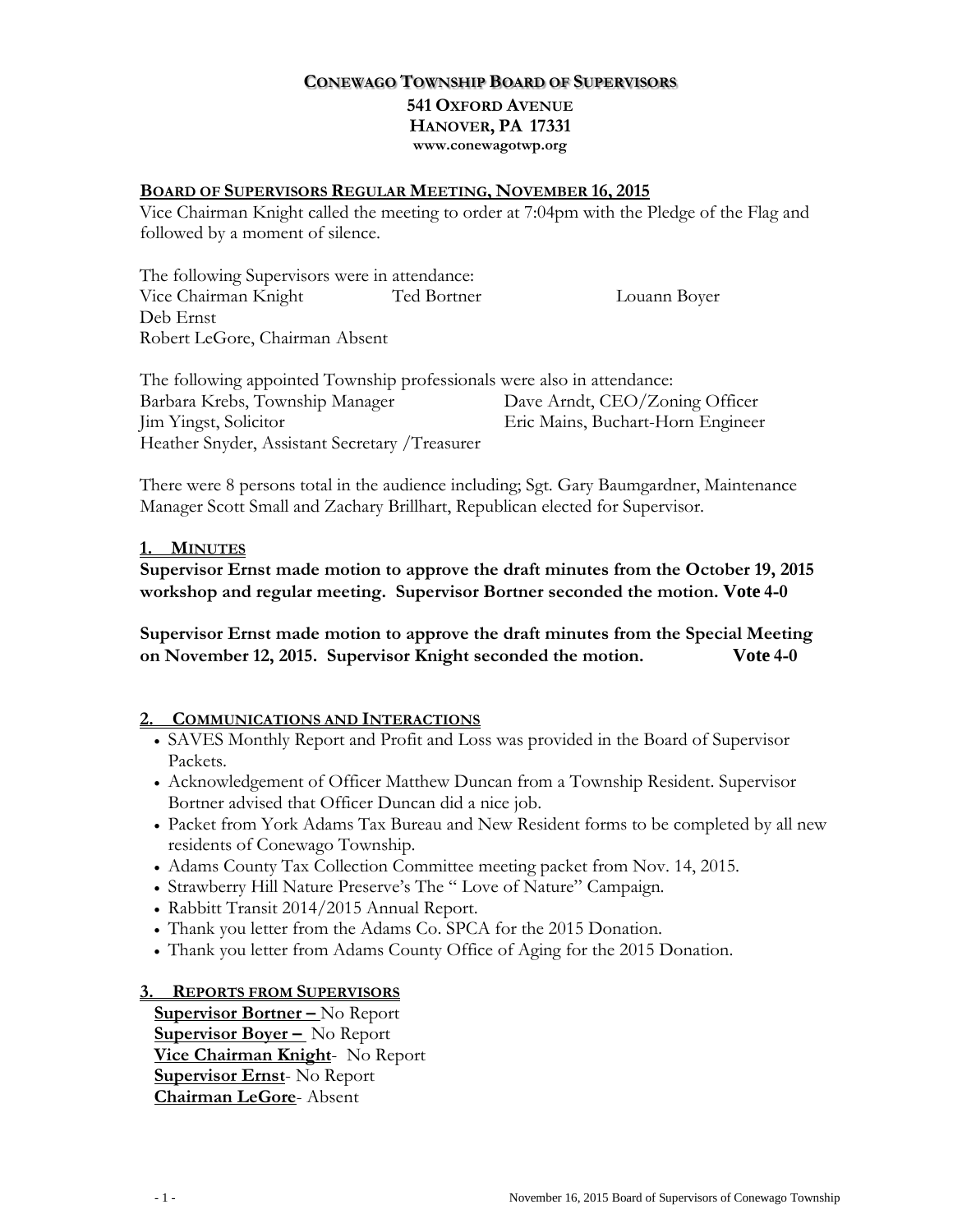#### **4. REPORT FROM COMMITTEES Administration (Ernst/Knight)** – No Report.

# **Public Safety (LeGore/Bortner)** –

Supervisor Bortner made motion, of which was seconded by Supervisor Ernst, to approve Ordinance 2015-E Prohibiting the Disorderly Operation of Vehicles. VOTE 4-0

**Recreation (Ernst/Knight) -** Supervisor Ernst advised there is a scheduled meeting this week.

# **Agricultural Preservation (Bortner/Knight)** – No report.

### **Roads (Bortner/Knight)** –

Supervisor Bortner advised the Road Dept. has done a great job crack sealing.

Supervisor Bortner made motion, of which was seconded by Supervisor Boyer to approve the Ordinance 2015-F Snow and Ice Emergencies and Snow Emergency Routes. Discussion Supervisor Bortner advised this will be added to the Township's website. Vote 4-0

Supervisor Ernst made motion, seconded by Supervisor Bortner to approve the Snow Removal Policy. Vote 4-0

### **5. REPORT FROM SECRETARY-TREASURER**

# **Supervisor Boyer made motion, of which was seconded by Supervisor Bortner, to approve the Treasurer Report as presented. Vote 4-0**

### **6. PUBLIC COMMENT**

Delphine Rebert of 667 Third St. asked if the Township could assist in allowing her 1 parking space in front of her house as this is the only access into the house because of her husband's health issue. The Board advised the Solicitor would do some research on this.

Tom Carbaugh of 142 Wappler Drive asked if he could get an Ariel photo of the Rec. Park because of the two 5K runs, he would like to see those runs moved from the highways to the Rec. Park. Supervisor Ernst with touch base with the Recreation Committee. A special events permit is needed for those runs.

### **7. REPORTS FROM DEPARTMENTS**

### **Police Sgt. Baumgardner**

- The Police monthly report was in the Supervisor packet for review.
- Installation of the mobile radios in the cars, the portables are fantastic.
- The Police Dept. will be participating with the Tech Prep Program.
- Officer completed Top Gun Training.
- Neighborhood Watch meeting was November 12, 2015.

### **Township Solicitor Yingst**

- Recently reviewed the land swap information, personnel contracts and ordinances/policies.
- Executive Session was held prior to the Board meeting to discuss legal and personnel issues.

# **Township Manager**

• Staff Report.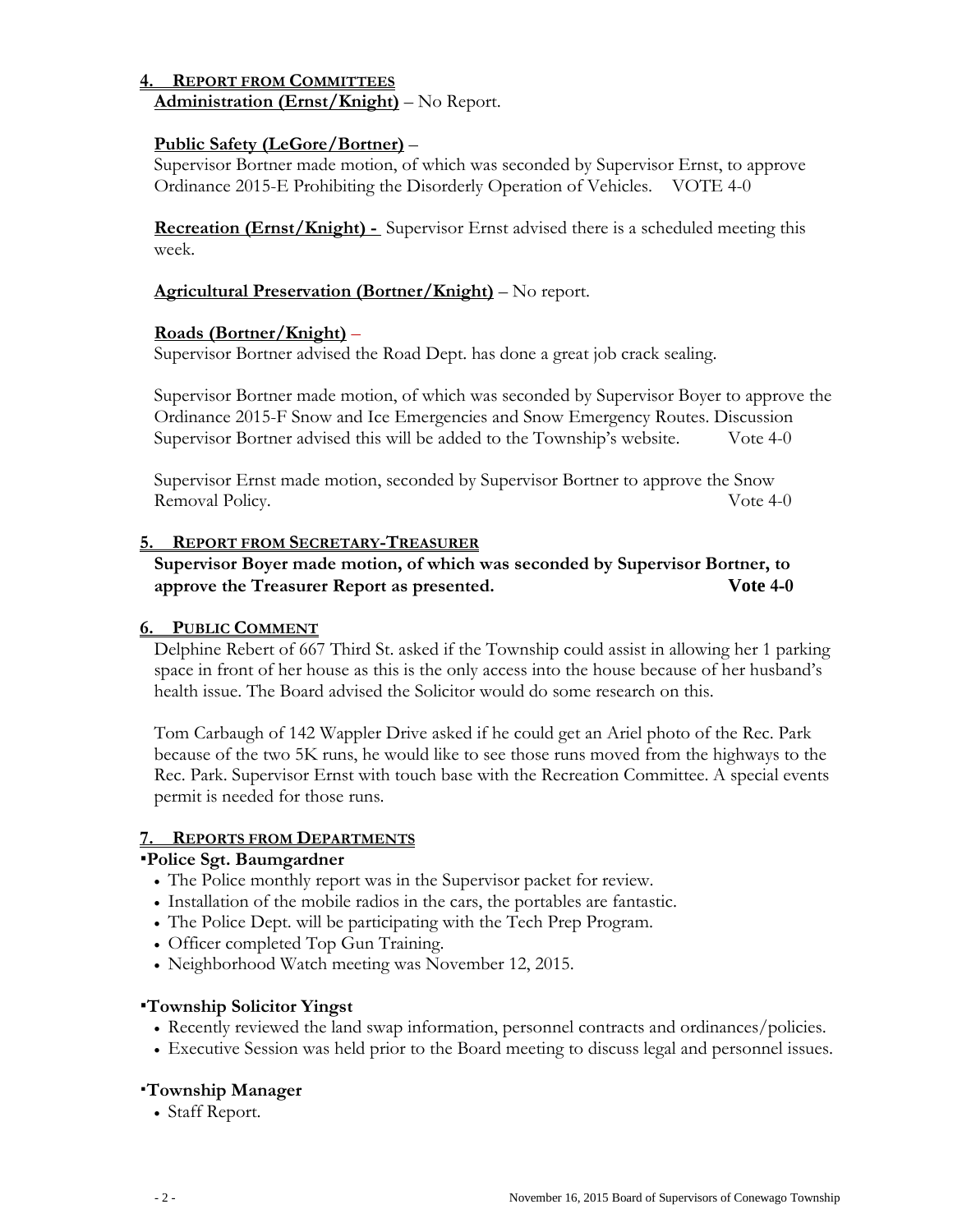**Supervisor Ernst made motion, seconded by Supervisor Bortner to approve the 2016**  Budget for advertisement Dec. 1 to 14<sup>th</sup> and public display. No tax increase. Vote 4-0

### **Township Engineer**

- •Monthly Municipal Engineer's Report was enclosed in the packet for review.
- •Public Stormwater Management meeting held November 12, 2015 at SAVES.
- •Beginning work on Wetzel Drive through the winter.

**Supervisor Boyer made motion, seconded by Supervisor Bortner to enter into a contract with Hanover Land for a survey on the land swap adjacent neighbor in the Rec park. Vote 4-0**

#### **Township Alternate Engineer**

• Villas at Cattail- Terry Myers, C.S. Davidson, Inc. *–* Nothing to report.

#### **8. CODE ENFORCEMENT**

• Activities report from Zoning/Code Officer was provided.

#### **9. SUBDIVISION/LAND DEVELOPMENT**

- Draft Planning Commission meeting minutes November 5, 2015
- SALDO Status report updated: November 12, 2015

**Supervisor Ernst made motion of which was seconded by Supervisor Boyer to approve Resolution 2015-Z John H. Myers & Son Preliminary/Final with the four conditions listed. Vote 4-0**

**Supervisor Ernst made motion of which was seconded by Supervisor Boyer to approve the Preliminary Plan for Trone Rental Properties 209 Linden Ave. Vote 4-0**

#### **10. ZONING**

Supervisor Bortner made motion, seconded by Vice Chairman Knight to approve the resignation letters for Ray Presley and Mike Sabaka from the Zoning Hearing Board and thanking them for their years of service.

We will post on the website the vacancies for the Zoning Hearing Board.

#### **11. OTHER BUSINESS**

**Supervisor Boyer made motion, of which was seconded by Supervisor Bortner to approve Barbara Krebs, Scott Small and Heather Snyder as authorized personnel to have building keys made at Channel's Locksmith Shop, Inc. with two signatures required. Vote 4-0**

**Supervisor Ernst made motion of which was seconded by Supervisor Bortner to ratify the manager's action to release the Treasurer of her duties, no longer with the Township. Vote 4-0**

#### **12. ANNOUNCEMENTS**

- Zoning Hearing Board Regular Meeting No Hearing in December
- Planning Commission Regular Meeting  $12/3/15$  at 7:00 p.m.
- Board of Supervisors Workshop 12/21/2015 at 5:30 p.m.
- Board of Supervisor Meeting  $-12/21/2015$  at 7:00 p.m.